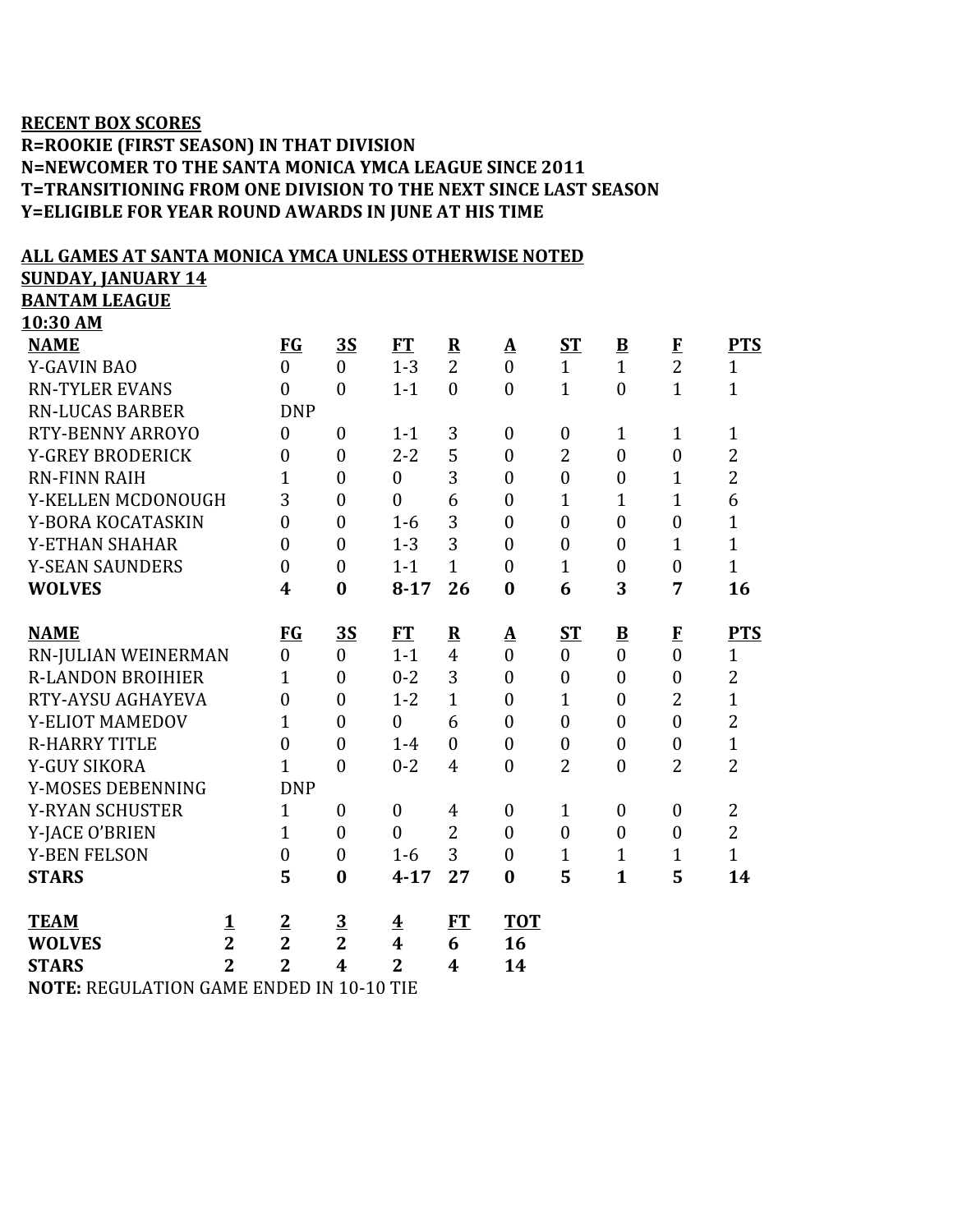| 11:40 AM                                   |                  |                  |                         |                         |                         |                          |                  |                          |                  |                |
|--------------------------------------------|------------------|------------------|-------------------------|-------------------------|-------------------------|--------------------------|------------------|--------------------------|------------------|----------------|
| <b>NAME</b>                                |                  | $FG$             | <u>35</u>               | FT                      | $\overline{\mathbf{R}}$ | $\mathbf{\underline{A}}$ | <b>ST</b>        | $\underline{\mathbf{B}}$ | $\mathbf{F}$     | <b>PTS</b>     |
| Y-KADEN FRIEDMAN                           |                  | 3                | $\overline{0}$          | $\theta$                | $\overline{4}$          | $\mathbf{1}$             | 4                | $\boldsymbol{0}$         | $\overline{0}$   | 6              |
| <b>Y-MAX LEWIS</b>                         |                  | $\mathbf{1}$     | $0 - 1$                 | $0 - 2$                 | 5                       | $\boldsymbol{0}$         | 4                | $\boldsymbol{0}$         | $\boldsymbol{0}$ | $\overline{2}$ |
| <b>Y-ARCHER AGUILAR</b>                    |                  | $\boldsymbol{0}$ | $\overline{0}$          | $1 - 2$                 | $\theta$                | $\mathbf{1}$             | $\overline{2}$   | $\boldsymbol{0}$         | $\overline{2}$   | $\mathbf{1}$   |
| Y-COOPER KUN                               |                  | $\overline{2}$   | $\mathbf{0}$            | $\boldsymbol{0}$        | 11                      | $\mathbf{1}$             | 3                | $\boldsymbol{0}$         | $\mathbf{0}$     | $\overline{4}$ |
| <b>Y-CASSIUS TAYLOR</b>                    |                  | $\mathbf{1}$     | $\boldsymbol{0}$        | $\boldsymbol{0}$        | $\overline{4}$          | $\boldsymbol{0}$         | $\boldsymbol{0}$ | $\boldsymbol{0}$         | $\boldsymbol{0}$ | $\overline{2}$ |
| <b>ATOBEK NASIMOV</b>                      |                  | <b>DNP</b>       |                         |                         |                         |                          |                  |                          |                  |                |
| Y-LIAM MULHOLLAND                          |                  | $\boldsymbol{0}$ | $\boldsymbol{0}$        | $1 - 1$                 | 5                       | $\boldsymbol{0}$         | $\mathbf{1}$     | $\boldsymbol{0}$         | $\boldsymbol{0}$ | $\mathbf{1}$   |
| <b>RN-AUBREY NASSON</b>                    |                  | <b>DNP</b>       |                         |                         |                         |                          |                  |                          |                  |                |
| <b>RN-LUKE HILL</b>                        |                  | $\boldsymbol{0}$ | $\mathbf{0}$            | $1 - 6$                 | 2                       | $\boldsymbol{0}$         | $\boldsymbol{0}$ | $\boldsymbol{0}$         | $\mathbf{0}$     | $\mathbf{1}$   |
| <b>RONAN HILL</b>                          |                  | $\mathbf{1}$     | $\boldsymbol{0}$        | $\overline{0}$          | 3                       | $\boldsymbol{0}$         | $\mathbf{1}$     | $\boldsymbol{0}$         | $\mathbf{1}$     | $\overline{2}$ |
| <b>JAGUARS</b>                             |                  | 8                | $0 - 1$                 | $3 - 11$                | 32                      | 3                        | 15               | $\bf{0}$                 | 3                | 19             |
| <b>NAME</b>                                |                  | <b>FG</b>        | <u>35</u>               | FT                      | ${\bf R}$               | $\mathbf{\Delta}$        | <b>ST</b>        | $\mathbf{B}$             | $\mathbf{F}$     | <b>PTS</b>     |
| Y-JAKE KAZERANI                            |                  | <b>DNP</b>       |                         |                         |                         |                          |                  |                          |                  |                |
| Y-JADEN SUJAN                              |                  | $\boldsymbol{0}$ | $\boldsymbol{0}$        | $1 - 3$                 | 7                       | $\boldsymbol{0}$         | $\boldsymbol{0}$ | $\boldsymbol{0}$         | $\boldsymbol{0}$ | $\mathbf{1}$   |
| Y-AMELIA MOROVICH-HESS                     |                  | <b>DNP</b>       |                         |                         |                         |                          |                  |                          |                  |                |
| <b>AIDAN MAN</b>                           |                  | $\boldsymbol{0}$ | $\boldsymbol{0}$        | $1 - 4$                 | 4                       | $\mathbf{1}$             | $\mathbf{1}$     | $\boldsymbol{0}$         | 4                | $\mathbf{1}$   |
| Y-GRYFFIN GLOWACKI<br><b>RN-ALEX SEGIL</b> |                  | $\boldsymbol{0}$ | $\boldsymbol{0}$        | $1-4$                   | 4                       | $\boldsymbol{0}$         | $\overline{2}$   | $\boldsymbol{0}$         | $\boldsymbol{0}$ | $\mathbf{1}$   |
|                                            |                  | $\boldsymbol{0}$ | $\mathbf{0}$            | $1 - 3$                 | 2                       | $\mathbf{1}$             | $\mathbf{1}$     | $\mathbf{1}$             | $\boldsymbol{0}$ | $\overline{2}$ |
| <b>Y-ALEX MA</b>                           |                  | 1                | $\mathbf{0}$            | $\overline{0}$          | $\overline{4}$          | $\boldsymbol{0}$         | $\mathbf{1}$     | $\boldsymbol{0}$         | $\mathbf{0}$     | $\overline{2}$ |
| <b>R-PARKER KESLOW</b>                     |                  | $\mathbf{0}$     | $\boldsymbol{0}$        | $1 - 5$                 | 3                       | $\boldsymbol{0}$         | $\mathbf{1}$     | $\mathbf{1}$             | $\boldsymbol{0}$ | $\mathbf{1}$   |
| Y-ROHAN SUJAN                              |                  | $\mathbf{1}$     | $\boldsymbol{0}$        | $\boldsymbol{0}$        | $\overline{4}$          | $\boldsymbol{0}$         | $\boldsymbol{0}$ | $\boldsymbol{0}$         | $\mathbf{0}$     | $\overline{2}$ |
| Y-KAYRA SANAR                              |                  | 3                | $\boldsymbol{0}$        | $\overline{0}$          | $\boldsymbol{0}$        | $\boldsymbol{0}$         | 3                | $\boldsymbol{0}$         | $\boldsymbol{0}$ | 6              |
| <b>DRAGONS</b>                             |                  | 5                | $\bf{0}$                | $5-19$                  | 28                      | $\overline{2}$           | 9                | $\overline{2}$           | 4                | 15             |
| <b>TEAM</b>                                | <u>1</u>         | $\overline{2}$   | $\overline{\mathbf{3}}$ | $\overline{\textbf{4}}$ | FT                      | <b>TOT</b>               |                  |                          |                  |                |
| <b>JAGUARS</b>                             | $\boldsymbol{4}$ | $\boldsymbol{4}$ | 6                       | $\overline{2}$          | 3                       | 19                       |                  |                          |                  |                |
| <b>DRAGONS</b>                             | $\mathbf{2}$     | $\bf{0}$         | 6                       | $\overline{2}$          | 5                       | 15                       |                  |                          |                  |                |
| 12:50 PM                                   |                  |                  |                         |                         |                         |                          |                  |                          |                  |                |
| <b>NAME</b>                                |                  | $FG$             | <u>35</u>               | FT                      | $\overline{\mathbf{R}}$ | Δ                        | <u>ST</u>        | $\underline{\mathbf{B}}$ | $\bf{F}$         | <b>PTS</b>     |
| RTY-JAMES COOK                             |                  | 3                | $\overline{0}$          | $0 - 1$                 | $\overline{0}$          | $\boldsymbol{0}$         | $\mathbf{1}$     | $\boldsymbol{0}$         | $\mathbf{1}$     | 6              |
| RN-TRAJAN BOOKER                           |                  | $\boldsymbol{0}$ | $\boldsymbol{0}$        | $1-6$                   | 3                       | $\mathbf{1}$             | 3                | $\boldsymbol{0}$         | $\boldsymbol{0}$ | $\mathbf{1}$   |
| Y-LEO MOONEY                               |                  | $\boldsymbol{0}$ | $\boldsymbol{0}$        | $1 - 2$                 | 5                       | $\mathbf{1}$             | 3                | $\boldsymbol{0}$         | $\mathbf{1}$     | $\mathbf{1}$   |
| <b>JACK PHELAN</b>                         |                  | $\boldsymbol{0}$ | $\boldsymbol{0}$        | $1 - 3$                 | $\overline{2}$          | $\boldsymbol{0}$         | $\boldsymbol{0}$ | $\boldsymbol{0}$         | $\mathbf 1$      | $\mathbf{1}$   |
| Y-CHARLIE MILES                            |                  | 3                | $\boldsymbol{0}$        | $0 - 2$                 | 3                       | $\boldsymbol{0}$         | $\overline{2}$   | $\boldsymbol{0}$         | $\boldsymbol{0}$ | 6              |
| <b>Y-ROWAN BOOHER</b>                      |                  | $\boldsymbol{0}$ | $\boldsymbol{0}$        | $1 - 3$                 | $\overline{4}$          | $\boldsymbol{0}$         | $\overline{2}$   | $\boldsymbol{0}$         | $\boldsymbol{0}$ | $\mathbf{1}$   |
| RTY-ANNIKA COOK                            |                  | $\boldsymbol{0}$ | $\boldsymbol{0}$        | $1 - 3$                 | 2                       | 0                        | $\boldsymbol{0}$ | $\boldsymbol{0}$         | $\boldsymbol{0}$ | $\mathbf{1}$   |
| <b>RN-RYKER DEEGE</b>                      |                  | $\boldsymbol{0}$ | $\boldsymbol{0}$        | $1 - 5$                 | $\overline{2}$          | $\mathbf{1}$             | $\boldsymbol{0}$ | $\boldsymbol{0}$         | $\boldsymbol{0}$ | $\mathbf{1}$   |
| Y-T.J. TURNER                              |                  | $\mathbf{1}$     | $\boldsymbol{0}$        | $0 - 2$                 | 9                       | $\boldsymbol{0}$         | $\overline{2}$   | $\boldsymbol{0}$         | $\boldsymbol{0}$ | $\overline{2}$ |
| Y-KAHLO LEMOND                             |                  | $\boldsymbol{0}$ | $\boldsymbol{0}$        | $1-4$                   | $\mathbf{0}$            | $\boldsymbol{0}$         | $\boldsymbol{0}$ | $\mathbf{1}$             | 1                | $\mathbf{1}$   |
| <b>FOXES</b>                               |                  | 7                | $\bf{0}$                | $7 - 31$                | 30                      | 3                        | 13               | $\mathbf{1}$             | 4                | 21             |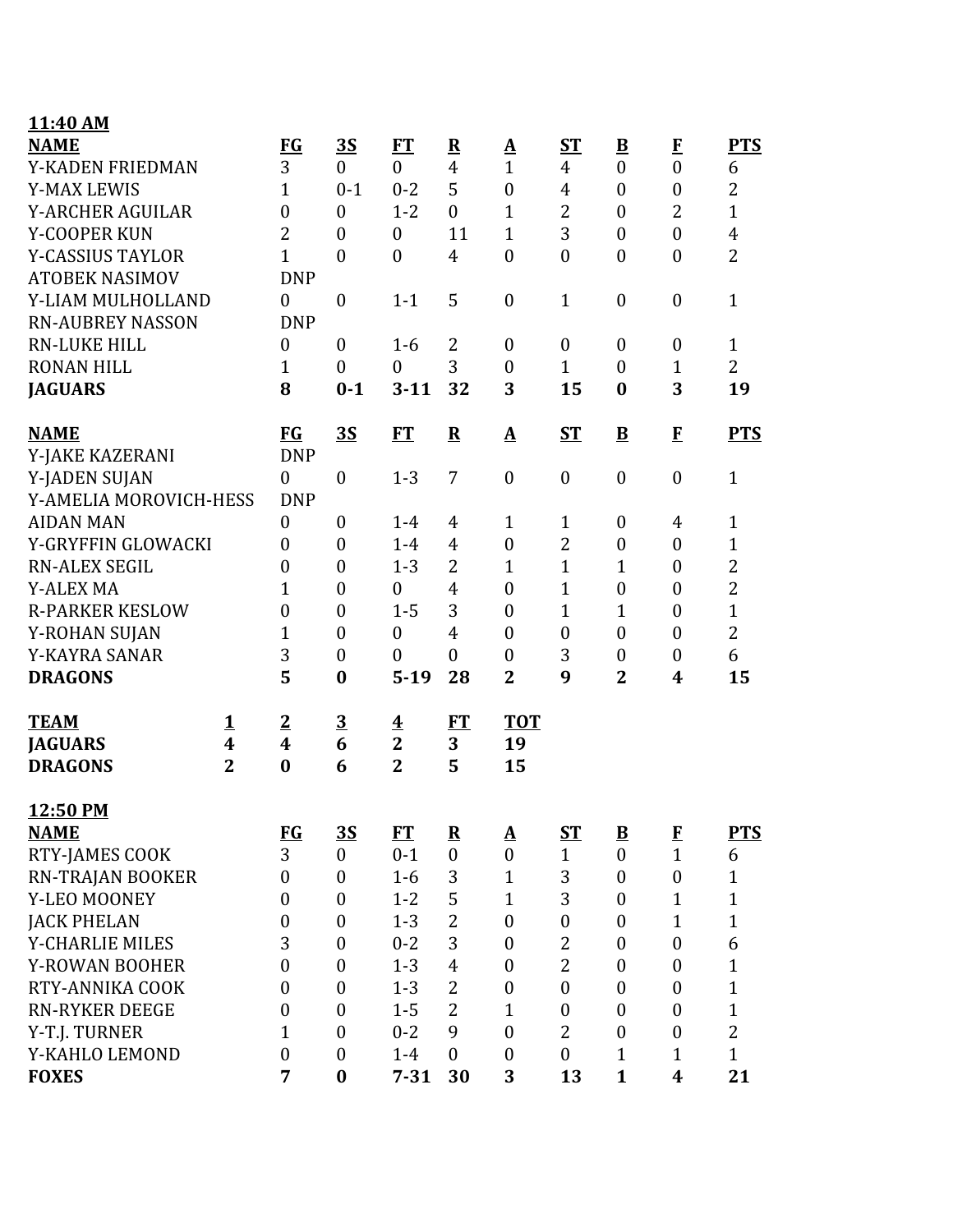| <b>NAME</b>               |          | <b>FG</b>        | 3S               | <b>FT</b>               | $\overline{\mathbf{R}}$ | <u>A</u>         | $ST$             | $\overline{\mathbf{B}}$ | $\bf{F}$         | <b>PTS</b>     |
|---------------------------|----------|------------------|------------------|-------------------------|-------------------------|------------------|------------------|-------------------------|------------------|----------------|
| RTY-ETHAN KASHANIAN       |          | $\boldsymbol{0}$ | $\boldsymbol{0}$ | $1 - 2$                 | $\overline{2}$          | $\boldsymbol{0}$ | $\boldsymbol{0}$ | $\mathbf{1}$            | $\boldsymbol{0}$ | $\mathbf{1}$   |
| Y-AARAV ASNANI            |          | $\overline{0}$   | $\boldsymbol{0}$ | $1-6$                   | $\boldsymbol{0}$        | $\boldsymbol{0}$ | $\boldsymbol{0}$ | $\overline{0}$          | $\overline{0}$   | $\mathbf{1}$   |
| <b>RN-MAX WILSON</b>      |          | $\overline{0}$   | $\boldsymbol{0}$ | $1 - 3$                 | $\mathbf{0}$            | $\boldsymbol{0}$ | $\boldsymbol{0}$ | $\boldsymbol{0}$        | $\boldsymbol{0}$ | $\mathbf{1}$   |
| Y-NOAH MCLAURIN           |          | $\boldsymbol{0}$ | $\mathbf{0}$     | $1 - 4$                 | $\mathbf{1}$            | $\mathbf{1}$     | 5                | $\boldsymbol{0}$        | $\mathbf{1}$     | $\mathbf{1}$   |
| <b>RN-SAUL SENE</b>       |          | $\mathbf{1}$     | $\mathbf{0}$     | $\mathbf{0}$            | $\overline{2}$          | $\boldsymbol{0}$ | $\boldsymbol{0}$ | $\mathbf{1}$            | 2                | $\overline{2}$ |
| <b>Y-RYAN CHAMBERS</b>    |          | $\overline{2}$   | $\boldsymbol{0}$ | $\overline{0}$          | $\boldsymbol{0}$        | $\boldsymbol{0}$ | 3                | $\boldsymbol{0}$        | $\overline{2}$   | $\overline{4}$ |
| Y-ANTONIO RODRIGUEZ       |          | $\overline{1}$   | $\mathbf{0}$     | $1 - 2$                 | $\overline{2}$          | $\boldsymbol{0}$ | 1                | $\overline{2}$          | $\overline{4}$   | 3              |
| RN-LUCA GHERMEZIAN        |          | $\overline{0}$   | $\mathbf{0}$     | $1-6$                   | $\mathbf{1}$            | $\boldsymbol{0}$ | $\overline{1}$   | $\overline{0}$          | $\overline{0}$   | $\mathbf{1}$   |
| RTY-JOSEPH ZAK            |          | $\boldsymbol{0}$ | $\mathbf{0}$     | $1 - 1$                 | $\overline{2}$          | $\mathbf{1}$     | $\mathbf{1}$     | $\boldsymbol{0}$        | $\mathbf{1}$     | $\mathbf{1}$   |
| <b>RN-LEO EASTWOOD</b>    |          | $\boldsymbol{0}$ | $\mathbf{0}$     | $1-4$                   | $\overline{2}$          | $\boldsymbol{0}$ | $\mathbf{0}$     | $\overline{0}$          | $\overline{0}$   | $\mathbf{1}$   |
| <b>ROCKETS</b>            |          | 4                | $\bf{0}$         | $8 - 28$                | 12                      | $\mathbf{1}$     | 11               | 4                       | 10               | 16             |
| <b>TEAM</b>               | <u>1</u> | $\overline{2}$   | $\overline{3}$   | $\overline{\mathbf{4}}$ | FT                      | <b>TOT</b>       |                  |                         |                  |                |
| <b>FOXES</b>              | 4        | $\overline{2}$   | $\overline{2}$   | 6                       | $\overline{7}$          | 21               |                  |                         |                  |                |
| <b>ROCKETS</b>            | $\bf{0}$ | $\bf{0}$         | $\overline{2}$   | 7                       | 7                       | 16               |                  |                         |                  |                |
| <b>ROOKIE LEAGUE</b>      |          |                  |                  |                         |                         |                  |                  |                         |                  |                |
| 2:00 PM                   |          |                  |                  |                         |                         |                  |                  |                         |                  |                |
| <b>NAME</b>               |          | <b>FG</b>        | <u>35</u>        | <b>FT</b>               | $\overline{\mathbf{R}}$ | <u>A</u>         | $S_{\rm T}$      | $\overline{\mathbf{B}}$ | E                | <b>PTS</b>     |
| <b>RN-KOA ENSTMINGER</b>  |          | $\mathbf{1}$     | $\mathbf{0}$     | $\mathbf{0}$            | $\overline{2}$          | $\mathbf{1}$     | $\mathbf{0}$     | $\overline{0}$          | $\mathbf{0}$     | 2              |
| <b>RN-MATTHEW GODZIK</b>  |          | $\boldsymbol{0}$ | $\mathbf{0}$     | $1-6$                   | $\overline{2}$          | $\boldsymbol{0}$ | $\boldsymbol{0}$ | $\boldsymbol{0}$        | $\overline{0}$   | $\mathbf{1}$   |
| <b>RN-ELLIOT MA</b>       |          | $\boldsymbol{0}$ | $\mathbf{0}$     | $1-6$                   | 5                       | $\mathbf{1}$     | 1                | $\boldsymbol{0}$        | $\overline{0}$   | $\mathbf{1}$   |
| Y-VIHAAN NAWATHE          |          | $\boldsymbol{0}$ | $\mathbf{0}$     | $1 - 6$                 | 6                       | $\boldsymbol{0}$ | 2                | $\boldsymbol{0}$        | $\overline{0}$   | $\mathbf{1}$   |
| <b>RN-DYLAN SON</b>       |          | $\overline{0}$   | $\mathbf{0}$     | $1 - 1$                 | $\mathbf{0}$            | $\boldsymbol{0}$ | $\boldsymbol{0}$ | $\overline{0}$          | $\mathbf{1}$     | $\mathbf{1}$   |
| RN-VITALINA MONCHER       |          | $\boldsymbol{0}$ | $\overline{0}$   | $1 - 3$                 | 4                       | $\boldsymbol{0}$ | 2                | $\boldsymbol{0}$        | $\boldsymbol{0}$ | $\mathbf{1}$   |
| Y-PENELOPE HUNT           |          | $\overline{0}$   | $\mathbf{0}$     | $1-6$                   | $\overline{2}$          | $\boldsymbol{0}$ | $\overline{2}$   | $\mathbf{1}$            | $\overline{0}$   | $\mathbf{1}$   |
| <b>RN-LEO EPSTEIN</b>     |          | <b>DNP</b>       |                  |                         |                         |                  |                  |                         |                  |                |
| <b>VICTORIA MCNARY</b>    |          | $\mathbf{1}$     | $\mathbf{0}$     | $0 - 2$                 | 2                       | $\boldsymbol{0}$ | $\mathbf{1}$     | 2                       | $\boldsymbol{0}$ | 2              |
| RN-JONATHAN WATSON        |          | $\boldsymbol{0}$ | $\boldsymbol{0}$ | $1-6$                   | $\overline{2}$          | $\boldsymbol{0}$ | $\boldsymbol{0}$ | $\boldsymbol{0}$        | $\boldsymbol{0}$ | $\mathbf{1}$   |
| <b>HAWKS</b>              |          | $\overline{2}$   | $\bf{0}$         | $7 - 36$                | 25                      | $\overline{2}$   | 8                | 3                       | $\mathbf{1}$     | 11             |
| <b>NAME</b>               |          | <u>FG</u>        | $\overline{35}$  | <b>FT</b>               | $\overline{\mathbf{R}}$ | <u>A</u>         | <u>ST</u>        | $\overline{\mathbf{B}}$ | E                | <b>PTS</b>     |
| Y-LUCAS KIM               |          | $\overline{4}$   | $\boldsymbol{0}$ | $\overline{0}$          | 5                       | $\boldsymbol{0}$ | 5                | $\mathbf{1}$            | $\mathbf{1}$     | 8              |
| <b>RN-JAXTON MOORE</b>    |          | $\boldsymbol{0}$ | $\mathbf{0}$     | $1 - 1$                 | $\mathbf{0}$            | $\mathbf{0}$     | $\mathbf{0}$     | $\overline{0}$          | $\boldsymbol{0}$ | $\mathbf{1}$   |
| Y-TRISTAN HAYES           |          | $\boldsymbol{0}$ | $\boldsymbol{0}$ | $1 - 3$                 | $\mathbf{1}$            | $\boldsymbol{0}$ | $\boldsymbol{0}$ | $\boldsymbol{0}$        | $\boldsymbol{0}$ | $\mathbf{1}$   |
| <b>RN-ETHAN YU</b>        |          | $\boldsymbol{0}$ | $\mathbf{0}$     | $1-6$                   | $\boldsymbol{0}$        | $\boldsymbol{0}$ | 1                | $\boldsymbol{0}$        | $\mathbf{0}$     | $\mathbf{1}$   |
| Y-MONIKA DIAZ             |          | $\boldsymbol{0}$ | $\mathbf{0}$     | $1 - 3$                 | 6                       | $\boldsymbol{0}$ | $\mathbf{1}$     | $\boldsymbol{0}$        | $\boldsymbol{0}$ | $\mathbf{1}$   |
| Y-FELIX IDELL             |          | $\overline{2}$   | $\theta$         | $\boldsymbol{0}$        | 8                       | $\mathbf{1}$     | 7                | $\overline{0}$          | $\overline{2}$   | $\overline{4}$ |
| <b>Y-BRANBDON ISRAELS</b> |          | <b>DNP</b>       |                  |                         |                         |                  |                  |                         |                  |                |
| <b>Y-CHASE JENKINS</b>    |          | $\mathbf{1}$     | $\mathbf{0}$     | $\boldsymbol{0}$        | $\overline{2}$          | $\boldsymbol{0}$ | 2                | $\boldsymbol{0}$        | $\boldsymbol{0}$ | 2              |
| <b>Y-RYAN COHEN</b>       |          | <b>DNP</b>       |                  |                         |                         |                  |                  |                         |                  |                |
| RN-DIEGO GONZALEZ         |          | $\boldsymbol{0}$ | $\mathbf{0}$     | $1 - 6$                 | $\mathbf{0}$            | $\boldsymbol{0}$ | $\boldsymbol{0}$ | $\boldsymbol{0}$        | $\boldsymbol{0}$ | $\mathbf{1}$   |
| <b>HOOPSTARS</b>          |          | 7                | $\bf{0}$         | $5-19$                  | 22                      | $\mathbf{1}$     | 16               | $\mathbf{1}$            | 3                | 19             |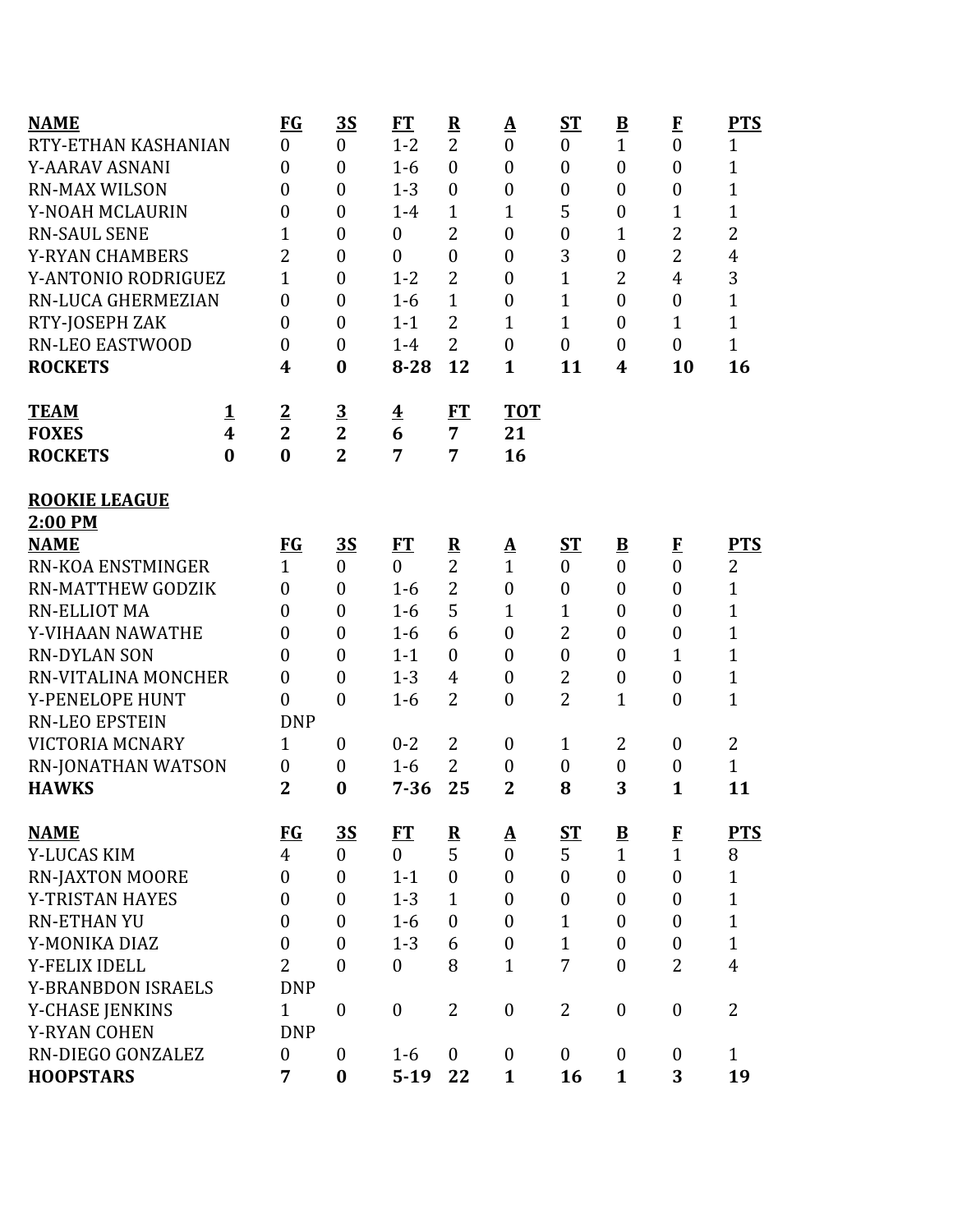| <b>TEAM</b>                                 | $\mathbf{1}$ | $\overline{2}$   | $\overline{3}$   | $\overline{\mathbf{4}}$ | FT               | <b>TOT</b>               |                  |                          |                  |                         |                |
|---------------------------------------------|--------------|------------------|------------------|-------------------------|------------------|--------------------------|------------------|--------------------------|------------------|-------------------------|----------------|
| <b>HOOPSTARS</b>                            | $\bf{0}$     | $\bf{0}$         | $\bf{0}$         | $\overline{\mathbf{4}}$ | 7                | 11                       |                  |                          |                  |                         |                |
| <b>HAWKS</b>                                | 6            | $\overline{2}$   | $\overline{2}$   | $\overline{\mathbf{4}}$ | 5                | 19                       |                  |                          |                  |                         |                |
| <b>MINOR LEAGUE</b>                         |              |                  |                  |                         |                  |                          |                  |                          |                  |                         |                |
| 3:10 PM                                     |              |                  |                  |                         |                  |                          |                  |                          |                  |                         |                |
| <b>NAME</b>                                 |              | <b>FG</b>        | <b>3S</b>        | <b>FT</b>               | ${\bf R}$        | $\mathbf{\underline{A}}$ | ST               | $\underline{\mathbf{B}}$ | $\bf{F}$         | <b>PTS</b>              |                |
| Y-MATTHEW HANASAB                           |              | $\overline{0}$   | $\overline{0}$   | $1 - 3$                 | $\overline{4}$   | $\mathbf{0}$             | $\mathbf{1}$     | $\boldsymbol{0}$         | $\boldsymbol{0}$ | $\mathbf{1}$            |                |
| RN-JAHRID LONGSWORTH                        |              | $\overline{4}$   | $\boldsymbol{0}$ | $\boldsymbol{0}$        | 8                | $\boldsymbol{0}$         | $\mathbf{1}$     | $\boldsymbol{0}$         | $\overline{2}$   | 8                       |                |
| RTY-LEO SIKORA                              |              | $\overline{2}$   | $\boldsymbol{0}$ | $\boldsymbol{0}$        | 5                | $\boldsymbol{0}$         | 5                | $\overline{0}$           | 3                | $\overline{\mathbf{4}}$ |                |
| <b>R-ISAAC SAMY</b>                         |              | $\overline{0}$   | $\boldsymbol{0}$ | $1 - 1$                 | $\overline{4}$   | $\mathbf{1}$             | $\mathbf{1}$     | $\boldsymbol{0}$         | 3                | $\mathbf{1}$            |                |
| <b>Y-ALEX BRICK</b>                         |              | $\overline{0}$   | $\boldsymbol{0}$ | $1 - 2$                 | $\mathbf{1}$     | $\boldsymbol{0}$         | $\boldsymbol{0}$ | $\boldsymbol{0}$         | $\boldsymbol{0}$ | $\mathbf{1}$            |                |
| RTY-ZAYD AL-SHAWE                           |              | $\overline{0}$   | $\boldsymbol{0}$ | $1 - 1$                 | 8                | $\mathbf{0}$             | $\boldsymbol{0}$ | $\overline{0}$           | $\overline{1}$   | $\mathbf{1}$            |                |
| <b>Y-DALTON WHITE</b>                       |              | $\mathbf{1}$     | $0 - 2$          | $\boldsymbol{0}$        | $\overline{0}$   | $\mathbf{0}$             | $\boldsymbol{0}$ | $\overline{0}$           | $\overline{2}$   | $\overline{c}$          |                |
| <b>Y-ADI PETROS</b>                         |              | $\mathbf{1}$     | $\mathbf{0}$     | $\boldsymbol{0}$        | 6                | $\mathbf{0}$             | $\mathbf{1}$     | $\overline{0}$           | $\mathbf{1}$     | $\overline{2}$          |                |
| Y-EVAN CHANG                                |              | $\boldsymbol{0}$ | $0 - 1$          | $\boldsymbol{0}$        | $\overline{2}$   | $\mathbf{0}$             | $\boldsymbol{0}$ | $\overline{0}$           | $\mathbf{0}$     | $\boldsymbol{0}$        |                |
| RTY-TOGHRUL AGHAYEV                         |              | $\mathbf{0}$     | $\mathbf{0}$     | $1 - 1$                 | $\overline{2}$   | $\mathbf{0}$             | $\boldsymbol{0}$ | $\mathbf{0}$             | $\boldsymbol{0}$ | $\mathbf{1}$            |                |
| <b>THUNDER</b>                              |              | 8                | $0 - 2$          | $5 - 8$                 | 38               | $\mathbf{1}$             | 9                | $\bf{0}$                 | 12               | 21                      |                |
|                                             |              |                  |                  |                         |                  |                          |                  |                          |                  |                         |                |
| <b>NAME</b>                                 |              | $FG$             | 3S               | FT                      | $\mathbf R$      | $\underline{\mathbf{A}}$ | <u>ST</u>        | $\overline{\mathbf{B}}$  | $\bf{F}$         | <b>PTS</b>              |                |
| Y-HUNTER ESPOSITO-DOI                       |              | $\overline{2}$   | $0 - 1$          | $0 - 4$                 | 8                | $\mathbf{1}$             | $\overline{2}$   | 3                        | $\overline{2}$   | $\overline{4}$          |                |
| <b>R-LINCOLN BARNES</b>                     |              | $\mathbf{1}$     | $\overline{0}$   | $\overline{0}$          | 3                | $\boldsymbol{0}$         | $\boldsymbol{0}$ | $\boldsymbol{0}$         | $\boldsymbol{0}$ | $\overline{c}$          |                |
| <b>Y-TRAVIS WATERS</b>                      |              | $\mathbf{1}$     | $\mathbf{0}$     | $1 - 2$                 | 8                | $\mathbf{1}$             | $\overline{2}$   | $\overline{0}$           | $\boldsymbol{0}$ | 3                       |                |
| Y-TAVIO ESPOSTIO-PORTILLO DNP               |              |                  |                  |                         |                  |                          |                  |                          |                  |                         |                |
| Y-JAYSON BADUA                              |              |                  | $\mathbf{1}$     | $\boldsymbol{0}$        | $\boldsymbol{0}$ | 5                        | $\boldsymbol{0}$ | 3                        | $\mathbf{1}$     | $\boldsymbol{0}$        | $\overline{2}$ |
| Y-TOBY SAFCHIK                              |              | $\boldsymbol{0}$ | $\mathbf{0}$     | $1 - 2$                 | $\mathbf{1}$     | $\overline{0}$           | $\boldsymbol{0}$ | $\boldsymbol{0}$         | $\mathbf{0}$     | $\mathbf{1}$            |                |
| Y-SHAWN SIKDER                              |              | 3                | $\overline{0}$   | $1 - 5$                 | 19               | $\mathbf{1}$             | $\mathbf{1}$     | $\boldsymbol{0}$         | $\mathbf{0}$     | 7                       |                |
| Y-GRIFFIN BOCCELLA                          |              | <b>DNP</b>       |                  |                         |                  |                          |                  |                          |                  |                         |                |
| Y-JONATHAN SHU                              |              | <b>DNP</b>       |                  |                         |                  |                          |                  |                          |                  |                         |                |
| Y-DOMINIC BOCCELLA                          |              | <b>DNP</b>       |                  |                         |                  |                          |                  |                          |                  |                         |                |
| <b>ZIPS</b>                                 |              | 8                | $0 - 1$          | $3 - 13$                | 44               | 3                        | 8                | 4                        | $\mathbf{2}$     | 19                      |                |
| <b>TEAM</b>                                 | 1            | $\overline{2}$   | $\overline{3}$   | $\overline{\mathbf{4}}$ | FT               | <b>TOT</b>               |                  |                          |                  |                         |                |
| <b>THUNDER</b>                              | 8            | $\boldsymbol{4}$ | $\boldsymbol{4}$ | $\bf{0}$                | 5                | 21                       |                  |                          |                  |                         |                |
| <b>ZIPS</b>                                 | 10           | $\mathbf{1}$     | 5                | 3                       | $\bf{0}$         | 19                       |                  |                          |                  |                         |                |
| <b>NOTE: ZIPS WON REGULATION GAME 19-16</b> |              |                  |                  |                         |                  |                          |                  |                          |                  |                         |                |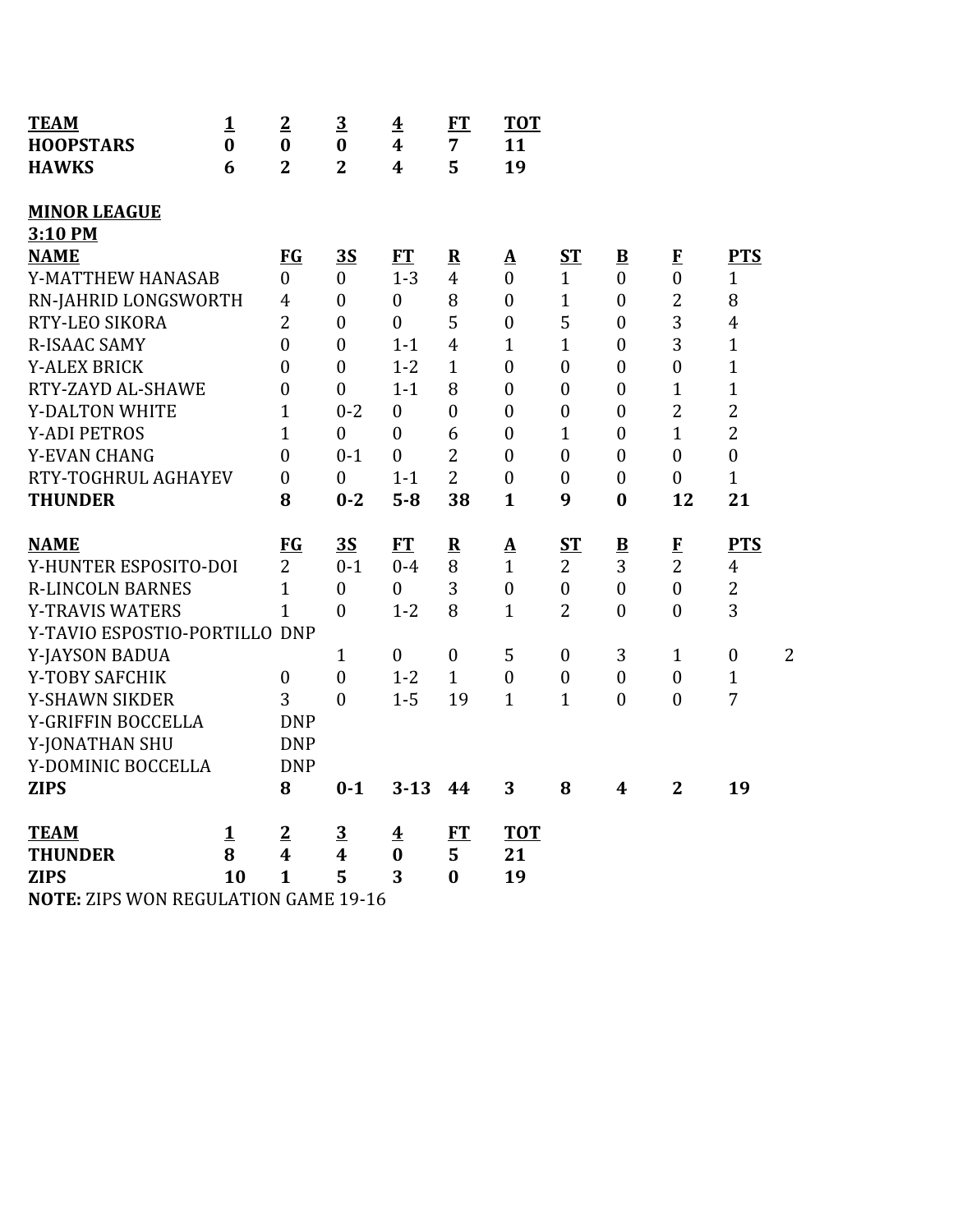| 4:20 PM                              |          |                  |                         |                         |                |                          |                  |                          |                  |                                  |  |
|--------------------------------------|----------|------------------|-------------------------|-------------------------|----------------|--------------------------|------------------|--------------------------|------------------|----------------------------------|--|
| <b>NAME</b>                          |          | $FG$             | <u>35</u>               | ET                      | ${\bf R}$      | $\mathbf{\underline{A}}$ | $ST$             | $\overline{\mathbf{B}}$  | $\mathbf{F}$     | <b>PTS</b>                       |  |
| Y-YOWHANNES DAGNEW                   |          | <b>DNP</b>       |                         |                         |                |                          |                  |                          |                  |                                  |  |
| Y-JONATHAN LIN                       |          |                  | $\mathbf{0}$            | $\boldsymbol{0}$        | $1 - 5$        | 4                        | $\boldsymbol{0}$ | $\mathbf{1}$             | $\boldsymbol{0}$ | $\mathbf{1}$<br>$\boldsymbol{0}$ |  |
| <b>RN-JAIDEN GOHILL</b>              |          | 2                | $\mathbf{0}$            | $\boldsymbol{0}$        | $\overline{7}$ | $\boldsymbol{0}$         | $\boldsymbol{0}$ | $\boldsymbol{0}$         | $\boldsymbol{0}$ | $\overline{4}$                   |  |
| <b>KEEAN STOLL</b>                   |          | 5                | $1 - 2$                 | $2 - 3$                 | 9              | $\overline{2}$           | 11               | $\mathbf{1}$             | $\overline{4}$   | 15                               |  |
| Y-AMIR JAHROMI                       |          |                  | <b>DNP</b>              |                         |                |                          |                  |                          |                  |                                  |  |
| <b>DEAN PHELAN</b>                   |          | $\overline{2}$   | $\boldsymbol{0}$        | $1 - 2$                 | 6              | $\boldsymbol{0}$         | 3                | $\boldsymbol{0}$         | $\boldsymbol{0}$ | 5                                |  |
| <b>RN-JACOB ESCONTRIAS</b>           |          | $\boldsymbol{0}$ | $\mathbf{0}$            | $1-6$                   | 4              | $\boldsymbol{0}$         | $\mathbf{1}$     | $\mathbf 1$              | $\boldsymbol{0}$ | $\mathbf{1}$                     |  |
| RTY-MATT SCHOLZE                     |          | $\mathbf{1}$     | $\mathbf{0}$            | $1 - 2$                 | 3              | $\boldsymbol{0}$         | $\overline{2}$   | $\boldsymbol{0}$         | $\boldsymbol{0}$ | 3                                |  |
| Y-ALEJANDRO POZA                     |          | <b>DNP</b>       |                         |                         |                |                          |                  |                          |                  |                                  |  |
| Y-VINCENT CHOW                       |          | $\mathbf{1}$     | $\mathbf{0}$            | $\boldsymbol{0}$        | $\mathbf{1}$   | $\boldsymbol{0}$         | $\mathbf{1}$     | $\boldsymbol{0}$         | $\boldsymbol{0}$ | $\overline{2}$                   |  |
| <b>RHINOS</b>                        |          | 11               | $1 - 2$                 | $6 - 18$                | 34             | $\overline{2}$           | 19               | $\overline{2}$           | $\boldsymbol{4}$ | 31                               |  |
| <b>NAME</b>                          |          | $FG$             | 3S                      | FT                      | ${\bf R}$      | $\Delta$                 | $ST$             | $\underline{\mathbf{B}}$ | $\mathbf{F}$     | <b>PTS</b>                       |  |
| <b>Y-MAX LANGER</b>                  |          | <b>DNP</b>       |                         |                         |                |                          |                  |                          |                  |                                  |  |
| <b>R-WESTON KESLOW</b>               |          | 1                | $\mathbf{0}$            | $\boldsymbol{0}$        | 5              | $\boldsymbol{0}$         | $\boldsymbol{0}$ | $\boldsymbol{0}$         | 1                | $\sqrt{2}$                       |  |
| <b>Y-CORAL IZEN</b>                  |          | 3                | $\boldsymbol{0}$        | $\boldsymbol{0}$        | 3              | $\overline{2}$           | 5                | $\mathbf{1}$             | $\boldsymbol{0}$ | 6                                |  |
| <b>R-ADAM SMILEY</b>                 |          | $\boldsymbol{0}$ | $\boldsymbol{0}$        | $1 - 6$                 | 3              | $\boldsymbol{0}$         | $\overline{2}$   | $\boldsymbol{0}$         | 3                | $\mathbf{1}$                     |  |
| <b>R-TOBY GESTETNER</b>              |          | 3                | $\boldsymbol{0}$        | $\boldsymbol{0}$        | 5              | $\boldsymbol{0}$         | $\mathbf{1}$     | $\boldsymbol{0}$         | $\boldsymbol{0}$ | 6                                |  |
| <b>Y-ASSER TEWODROS</b>              |          | 4                | $\boldsymbol{0}$        | $\boldsymbol{0}$        | $\overline{4}$ | $\overline{2}$           | $\overline{2}$   | $\boldsymbol{0}$         | $\overline{2}$   | 8                                |  |
| Y-SEBASTIAN FOUQUETTE                |          | $\mathbf{1}$     | $\boldsymbol{0}$        | $\boldsymbol{0}$        | $\overline{4}$ | $\overline{2}$           | $\boldsymbol{0}$ | $\mathbf{1}$             | $\overline{1}$   | $\overline{2}$                   |  |
| RTY-LONDON COLEMAN                   |          | $\overline{2}$   | $\boldsymbol{0}$        | $\boldsymbol{0}$        | 12             | $\mathbf{1}$             | $\overline{2}$   | $\mathbf{1}$             | $\mathbf{1}$     | $\overline{4}$                   |  |
| Y-TAYLOR CHEN                        |          | $\mathbf{1}$     | $\boldsymbol{0}$        | $\boldsymbol{0}$        | 5              | $\boldsymbol{0}$         | $\boldsymbol{0}$ | $\mathbf{1}$             | $\boldsymbol{0}$ | $\overline{2}$                   |  |
| <b>JEDI</b>                          |          | 15               | $\boldsymbol{0}$        | $1 - 6$                 | 41             | 7                        | 12               | 3                        | 8                | 31                               |  |
| <b>TEAM</b>                          | <u>1</u> | $\overline{2}$   | $\overline{\mathbf{3}}$ | $\overline{\textbf{4}}$ | FT             | <b>TOT</b>               |                  |                          |                  |                                  |  |
| <b>RHINOS</b>                        | 6        | 6                | $\boldsymbol{4}$        | 13                      | $\mathbf{2}$   | 31                       |                  |                          |                  |                                  |  |
| <b>JEDI</b>                          | 8        | $\boldsymbol{4}$ | 12                      | 6                       | $\mathbf{1}$   | 31                       |                  |                          |                  |                                  |  |
| NOTE: JEDI WON REGULATION GAME 30-29 |          |                  |                         |                         |                |                          |                  |                          |                  |                                  |  |
| 5:30 PM                              |          |                  |                         |                         |                |                          |                  |                          |                  |                                  |  |
| <b>NAME</b>                          |          | $FG$             | $\overline{35}$         | ET                      | ${\bf R}$      | $\underline{\mathbf{A}}$ | <u>ST</u>        | $\overline{\mathbf{B}}$  | $\bf{F}$         | <b>PTS</b>                       |  |
| <b>Y-JAKE RONN</b>                   |          | $\mathbf{1}$     | $0 - 2$                 | $1 - 2$                 | $\overline{4}$ | $\mathbf{1}$             | $\overline{4}$   | $\boldsymbol{0}$         | $\overline{2}$   | 3                                |  |
| Y-JACOB BURROWS                      |          | $\mathbf{0}$     | $\theta$                | $1 - 1$                 | $\overline{7}$ | $\mathbf{0}$             | $\mathbf{1}$     | $\boldsymbol{0}$         | $\theta$         | $\mathbf{1}$                     |  |
| <b>R-BRENDEN EGHRARI</b>             |          | <b>DNP</b>       |                         |                         |                |                          |                  |                          |                  |                                  |  |
| Y-EMILIANO SLESARANSKY               |          | 1                | $\mathbf{0}$            | $\boldsymbol{0}$        | 5              | $\boldsymbol{0}$         | $\boldsymbol{0}$ | $\boldsymbol{0}$         | $\mathbf{1}$     | $\overline{c}$                   |  |
| <b>DEAN MANCHEE</b>                  |          | $\mathbf{0}$     | $\mathbf{0}$            | $1-6$                   | $\overline{2}$ | $\boldsymbol{0}$         | $\mathbf{0}$     | $\boldsymbol{0}$         | $\overline{2}$   | $\overline{1}$                   |  |
| <b>OWEN BOELKE</b>                   |          | <b>DNP</b>       |                         |                         |                |                          |                  |                          |                  |                                  |  |
| Y-SASHA YANSEN                       |          | 6                | $\boldsymbol{0}$        | $1 - 2$                 | 15             | $\mathbf{1}$             | 3                | $\mathbf{1}$             | $\boldsymbol{0}$ | 13                               |  |
| Y-AIDAN H.-THOMAS                    |          | <b>DNP</b>       |                         |                         |                |                          |                  |                          |                  |                                  |  |
| Y-NEHEMIAH MISFEN                    |          | $\overline{2}$   | $\mathbf{0}$            | $\boldsymbol{0}$        | $\overline{2}$ | 2                        | $\mathbf{1}$     | $\boldsymbol{0}$         | 2                | $\overline{4}$                   |  |
| <b>RN-MARC PAPAZIAN</b>              |          | $\mathbf{0}$     | $\mathbf{0}$            | $1 - 1$                 | $\mathbf{1}$   | $\boldsymbol{0}$         | $\mathbf{0}$     | $\boldsymbol{0}$         | $\boldsymbol{0}$ | $\mathbf{1}$                     |  |
| <b>RUSH</b>                          |          | 10               | $0 - 2$                 | $5 - 12$                | 36             | 4                        | 9                | $\mathbf{1}$             | $\overline{7}$   | 25                               |  |